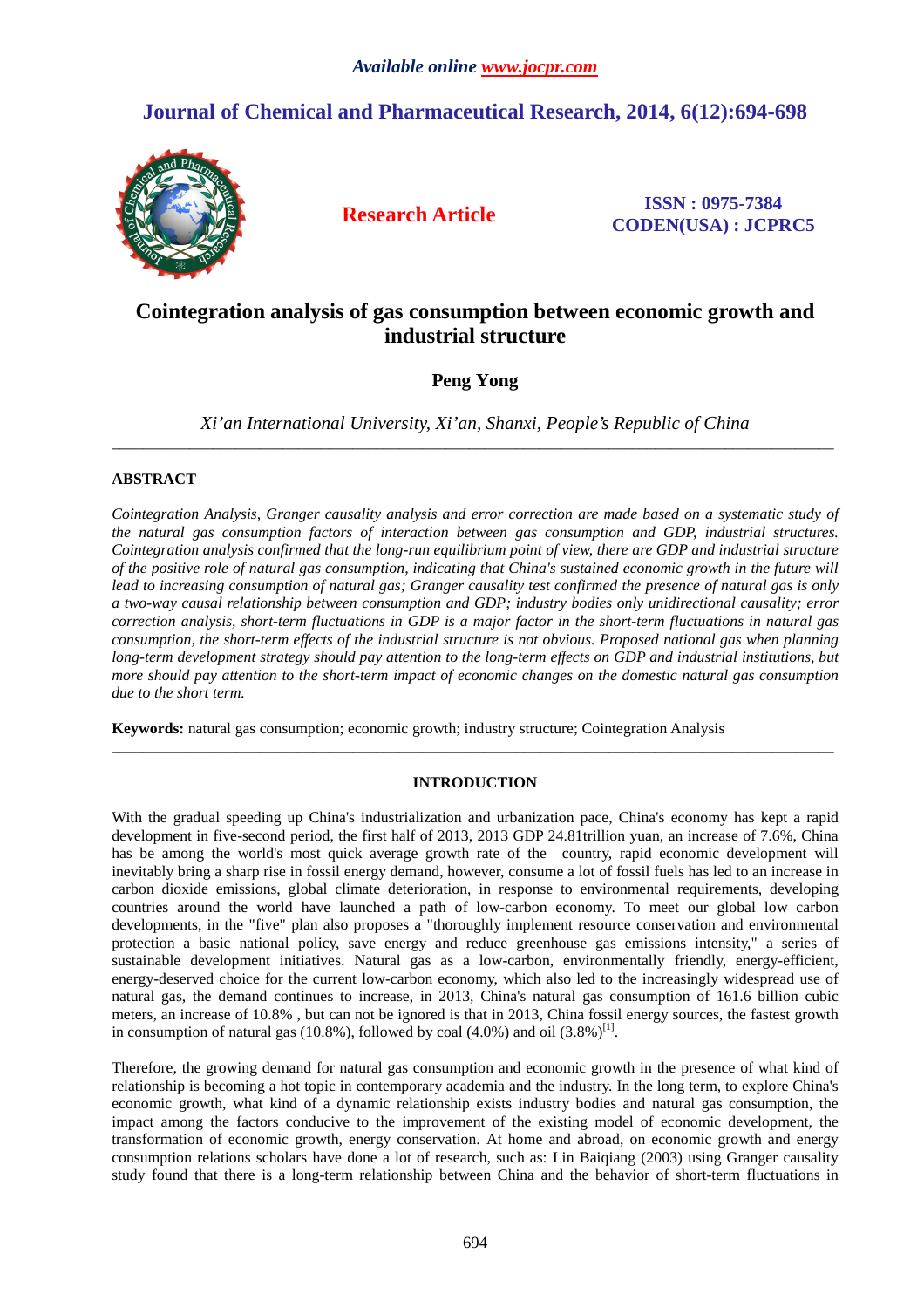economic growth and energy consumption, the study also confirmed the Granger relationship from electricity consumption to income unidirectional<sup>[2]</sup>;Ghali (2004) using the Johansen cointegration studied the dynamic relationship between GDP and energy consumption about Canada, researchers found that the relationship between the existence of a two-way Granger[3];Lee (2005) constructed a panel data model including GDP and energy consumption about eighteen developing countries, the findings confirm the presence of either or both, from energy consumption to GDP unidirectional causality<sup>[4]</sup>;Zhao Xiaoqin, Kang Zhengkun et al point out the main factors associated with the consumption of natural gas has the national economy, energy policy, industry structure, population, etc., and were quantitatively analyzed using gray correlation method<sup>[5]</sup>.

*\_\_\_\_\_\_\_\_\_\_\_\_\_\_\_\_\_\_\_\_\_\_\_\_\_\_\_\_\_\_\_\_\_\_\_\_\_\_\_\_\_\_\_\_\_\_\_\_\_\_\_\_\_\_\_\_\_\_\_\_\_\_\_\_\_\_\_\_\_\_\_\_\_\_\_\_\_\_*

Many valuable conclusions are made from the domestic and international studies, providing a useful referencefor for the study of the relationship between energy consumption and economic growth,but not difficult to find that most of the literature is studied from the total energy the results are general and specifically for the study of a less fossil fuels, but not related to the dynamic causal relationship between each other, can not be effective and rational study of the various realities of energy consumption, this paper attempts to draw on the basis of the former studies break through this limitation, the energy freeze for natural gas, using Granger cointegration theory specific study economic growth, industrial structure and the interaction between the consumption of natural gas as well as the dynamic evolution has provided policy advice for the development of targeted.

### **2 The unit root test of GDP, industrial structure and natural gas consumption**

In order to ensure that the results reflect reality as much as possible need to adopt a longer time series analysis,this paper uses the consumption of natural gas released about China's statistical yearbook<sup>[6]</sup> from 1996 to 2013 as a dependent variable,selecting China's GDP and the second industrial structure at the same time period as explanatory variables for cointegration and Granger causality analysis between the natural gas consumption and GDP,the second industrial structure.At the same time,in order to eliminate data volatility and overcome heteroscedasticity influence, making the model more practical sense, it need to take the logarithm for each data<sup>[7]</sup>. For non-stationary time series, sometimes unrelated sequences between variables can test out a causal relationship, so the need for time-series for each unit root tests prior cointegration test, in order to avoid false causality. ADF test method herein with reference to other documents used in the time series for the unit root test, using the software for Eviews6.0, whose test results are shown in Table 1 to Table 3:

| Table 1 The unit root test of China's natural gas consumption from 1996 to 2012 |  |
|---------------------------------------------------------------------------------|--|
|---------------------------------------------------------------------------------|--|

| test sequence  |     | significance level | t statistics | probability |
|----------------|-----|--------------------|--------------|-------------|
|                | 1%  | $-4.667883$        |              |             |
|                | 5%  | $-3.733200$        | $-3.787$     | 0.056       |
| <i>lntrql</i>  | 10% | $-3.310349$        |              |             |
|                | 1%  | $-4.728363$        |              |             |
|                | 5%  | $-3.759743$        |              | 0.256       |
| $D($ lntrql,1) | 10% | $-3.324976$        | $-2.680$     |             |
|                | 1%  | -4.992279          |              |             |
|                | 5%  | $-3.875302$        |              |             |
| $D($ lntrql,2) | 10% | $-3.388330$        | $-5.149$     | 0.008       |

#### **Table 2 The unit root test of China's GDP from 1996 to 2012**

| test sequence |       | significance level | t statistics | probability |
|---------------|-------|--------------------|--------------|-------------|
|               | $1\%$ | $-4.886426$        |              |             |
| lngdp         | 5%    | $-3.828975$        | $-3.453$     | 0.0879      |
|               | 10%   | $-3.362984$        |              |             |
|               | $1\%$ | -4.992279          |              |             |
| D(Lngdp,1)    | 5%    | $-3.875302$        | $-1.562$     | 0.7464      |
|               | 10%   | $-3.388330$        |              |             |
|               | $1\%$ | -4.886426          |              |             |
| D(Lngdp, 2)   | 5%    | $-3.828975$        | $-6.864$     | 0.0006      |
|               | 10%   | $-3.362984$        |              |             |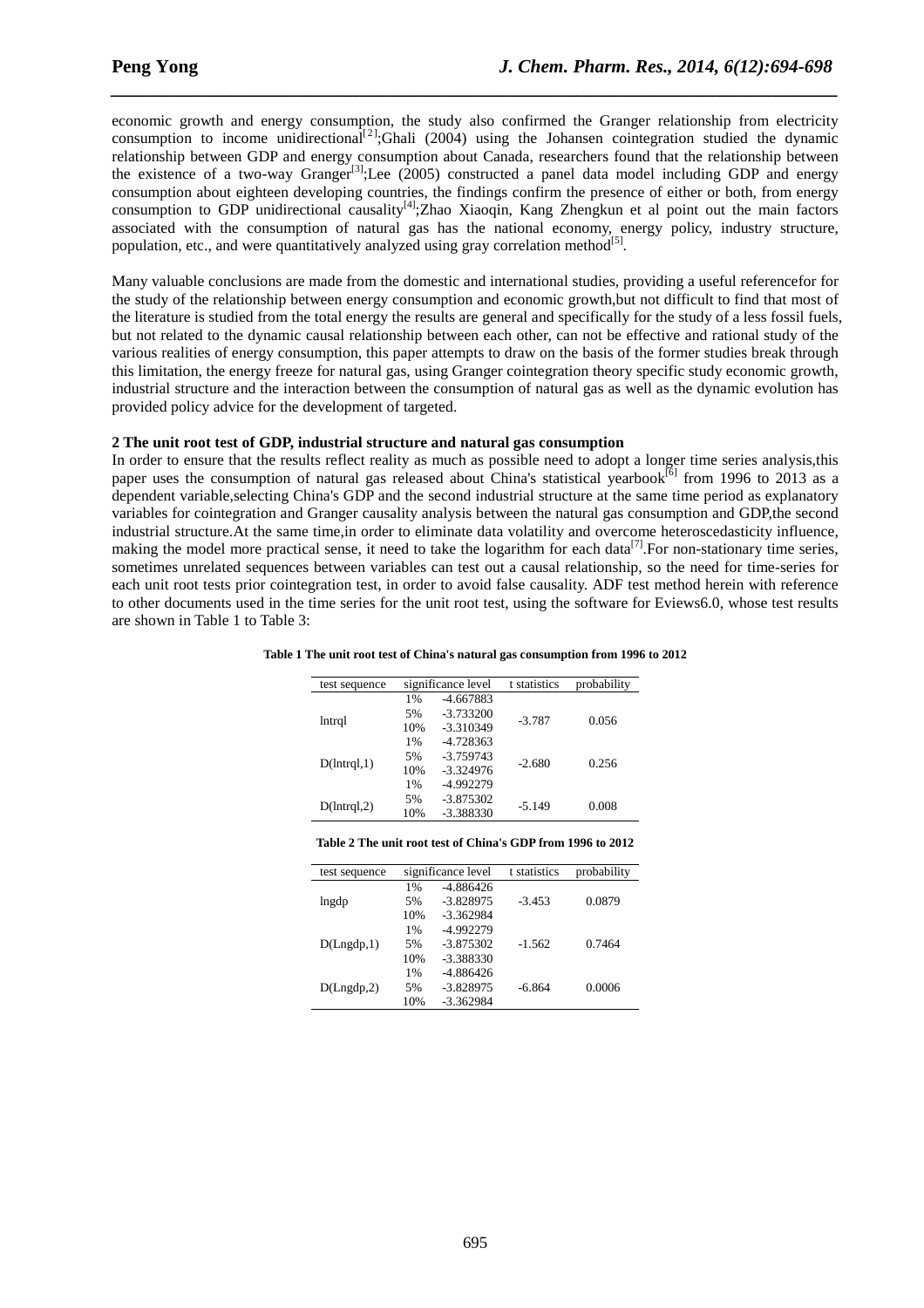| test sequence | significance level |             | t statistics | probability |
|---------------|--------------------|-------------|--------------|-------------|
|               | 1%                 | $-4.886426$ |              |             |
| lncyjg        | 5%                 | $-3.828975$ | $-2.586$     | 0.2902      |
|               | 10%                | $-3.362984$ |              |             |
| D(Lncvig, 1)  | 1%                 | $-4.728363$ |              |             |
|               | 5%                 | $-3.759743$ | $-2.987$     | 0.1669      |
|               | 10%                | $-3.324976$ |              |             |
| D(Lncvig, 2)  | $1\%$              | $-4.800080$ |              |             |
|               | 5%                 | $-3.791172$ | $-6.031$     | 0.0015      |
|               | 10%                | $-3.342253$ |              |             |

*\_\_\_\_\_\_\_\_\_\_\_\_\_\_\_\_\_\_\_\_\_\_\_\_\_\_\_\_\_\_\_\_\_\_\_\_\_\_\_\_\_\_\_\_\_\_\_\_\_\_\_\_\_\_\_\_\_\_\_\_\_\_\_\_\_\_\_\_\_\_\_\_\_\_\_\_\_\_*

Tables 1 to 3 results confirmed the original sequence and first-order difference sequence about natural gas consumption, GDP and industrial structure is instability at the 5% significance level, there is a unit root,while the second order differential of three variables is significant at the 5% significance level, that reject the null hypothesis, prove second-order difference stationary instability, three variables are integrated of the same order,cointegration may exist between the variables,further analysis can be test by Granger causality.

#### **3 Cointegration test and analysis of GDP, industrial structure and natural gas consumption 3.1 cointegration test and analysis**

The cointegration test of variables can be seen from the results,we make cointegration between variables through simple and effective Engle-Granger two-step method,the test model of natural gas consumption and GDP are:

$$
\Delta \ln tr q l_{t} = \alpha_{1} + \beta_{1} \Delta \ln g dp_{t} + \varphi_{1} + \varepsilon_{1} \dots (1)
$$

$$
\Delta \ln gdp_t = \alpha_2 + \beta_2 \Delta \ln trql_t + \varphi_2 + \varepsilon_2 \ldots (2)
$$

Which  $\Delta$  is the difference;  $\alpha$ ,  $\beta$  on behalf of the constant term;  $\varphi$  is a trend term;  $\varepsilon$  is the error term. Whether the  $\varphi$  is zero in the stationary time series, the null hypohthesis is not exist cointegration between two variables, the result can be determined by seeing the probability value with a significance level of size.Cointegration between natural gas consumption and industrial structure is same to the above theory, the test results are shown in Table 4 - Table 5:

|  | Table 4 Cointegration test results of natural gas consumption and GDP |
|--|-----------------------------------------------------------------------|
|  |                                                                       |

| null hypothesis             | Trace test statistic | 5% critical value | probability |
|-----------------------------|----------------------|-------------------|-------------|
| Cointegration is not exist. | 18.93951             | 15.49471          | 0.0145      |
| Exists at most one          | 0.158022             | 3.841466          | 0.6910      |

**Table 5 Cointegration test results between natural gas consumption and industrial structure** 

| null hypothesis             | Trace test statistic | 5% critical value | probability |
|-----------------------------|----------------------|-------------------|-------------|
| Cointegration is not exist. | 16.65127             | 13.3208           | 0.0137      |
| Exists at most one          | 0.168132             | 3.941566          | 0.7132      |

The test results about Table4 and Table5 shows, at the 5% significance level, there is a cointegration gas consumption and GDP; the same token, there is cointegration between gas consumption and industrial structure. Eviews6.0 software using time series using least squares linear regression method was as long-run equilibrium (3) shown in the regression model equation:

ln*trql* = − 757.5 + 075.1 ln *gdp* + 378.0 ln *cyjg* + *et*...............( )3

 $(0.0046)$   $(0.001)$   $(0.0411)$  $R^2=0.997$ ; DW=1.58

From the linear regression effect, the coefficient values is significant at the 5% significance level, while the R-squared value of the regression equation can be seen to fit well, DW close to two illustrates auto-correlation phenomenon does not exist.From future long-term trend,GDP has a positive effect on natural gas consumption, GDP per unit increase will cause a corresponding increase 1.07 units in natural gas consumption,indicating that China's sustained economic growth will lead to increasing consumption of natural gas in the future;Meanwhile, the second industry bodies also play a positive role in the consumption of natural gas,the proportion of secondary industry industry in the national economy increases 1% will cause a corresponding increase in natural gas consumption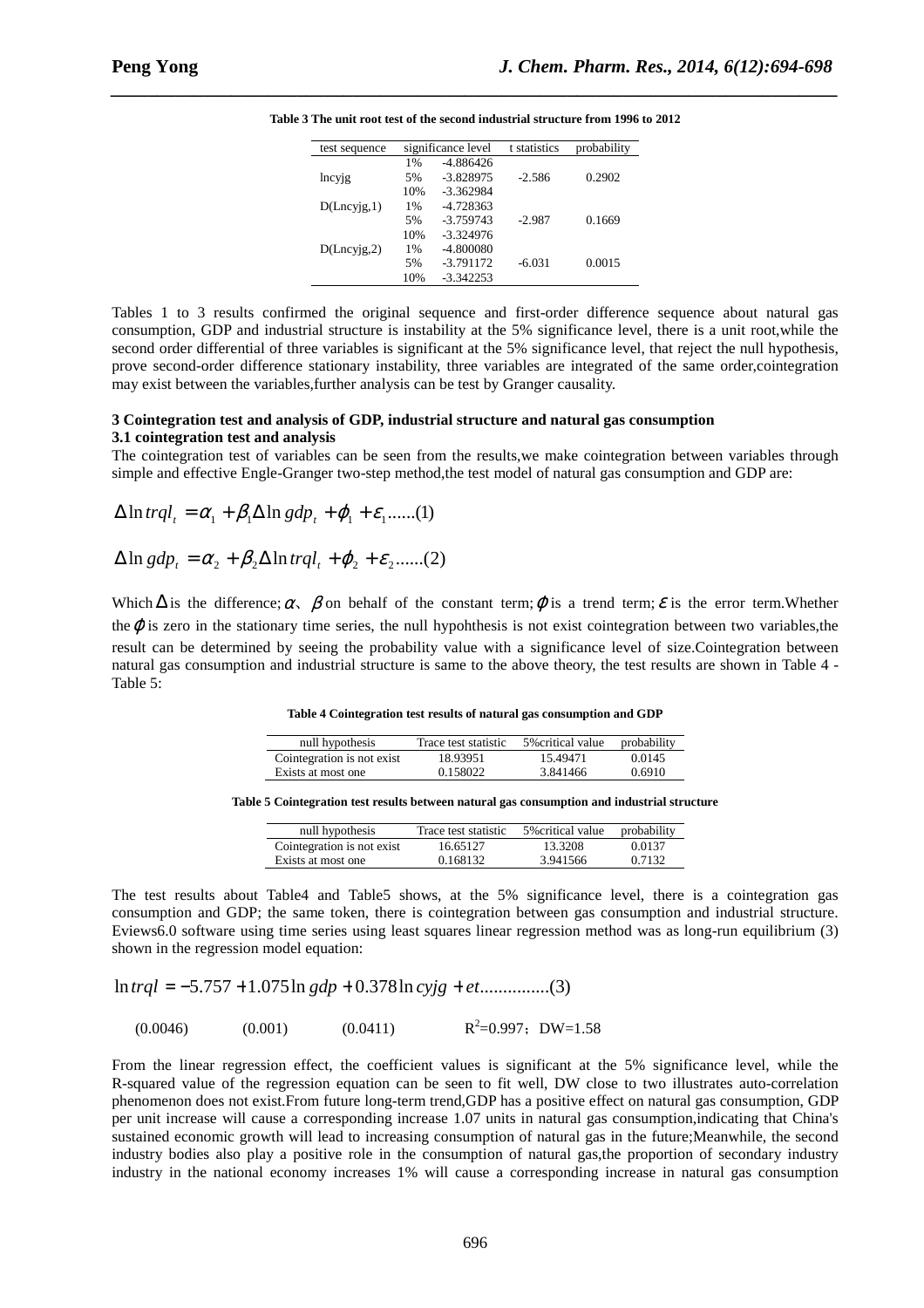37.8%,indicating that the increase of China's secondary industry also gradually to rely on natural gas consumption in the direction of development.The constant term represents the average consumption level of spontaneous,its value is negative,indicating that in the long run,China's natural gas production can not meet consumer demand,future natural gas consumption still needs large quantities' import from abroad.

*\_\_\_\_\_\_\_\_\_\_\_\_\_\_\_\_\_\_\_\_\_\_\_\_\_\_\_\_\_\_\_\_\_\_\_\_\_\_\_\_\_\_\_\_\_\_\_\_\_\_\_\_\_\_\_\_\_\_\_\_\_\_\_\_\_\_\_\_\_\_\_\_\_\_\_\_\_\_*

#### **3.2 Granger causality test**

Although the above results confirm the existence of long-term co-integration relationship between the natural gas consumption and GDP, the industrial structure,but whether there is a two-way interaction between each other and did not give up, and therefore the causal relationship between two variables can be tested by Granger causality, the test results follow Table 6:

| null hypothesis                      | <b>F</b> statistics | probability |
|--------------------------------------|---------------------|-------------|
| Lntrql does not Granger Cause Ingdp  | 12.841              | 0.0001      |
| Lngdp does not Granger Cause Introl  | 7.0254              | 0.0038      |
| Lntrql does not Granger Cause lncyjg | 2.6732              | 0.0786      |
| Lncyjg does not Granger Cause Intrql | 5.6735              | 0.0436      |

| Table 6 Granger causality test about lngdp, lncyjg and lntrql |  |  |  |
|---------------------------------------------------------------|--|--|--|
|                                                               |  |  |  |

Test results can be seen from Table 6,at the 5% significance level, there is a two-way Granger causality between the second order lag gas consumption and GDP;and there is only a single between gas consumption and industry bodies Granger causality to the industrial structure is caused by changes in natural gas consumption due Granger.

#### **3.3 Error Correction Model**

The test results of 3.1 and 3.2 only confirmed the long-term cointegration relationship between variables,but due to changes in the external environment,there are short-term fluctuations in the variables,while the effect of short-term fluctuations will also affect the accuracy of the model,in order to explore the impact of each variable on short-term fluctuations in natural gas consumption due to the need to build an error correction model for short-term fluctuations in the analysis,the results of error correction processing through Eviews6.0 follow Table 7:

#### **Table 7 Error correction results**

| variable       | coefficient value | <b>F</b> statistics | probability |
|----------------|-------------------|---------------------|-------------|
| C              | $-0.0171$         | $-2.6197$           | 0.0547      |
| D(LNGDP)       | 1.1820            | 5.6822              | 0.0001      |
| D(LNCYJG)      | 0.7563            | 1.4805              | 0.1645      |
| $ECM(-1)$      | $-1.0249$         | $-4.5506$           | 0.0007      |
| $\mathbf{R}^2$ | 0.8368            | DW                  | 1.6104      |

The results in Table 7 show that R-square value of the error correction model is relatively large, indicating that better fit the equation, DW confirmed among nearly two variables do not exist auto-correlation,ecm coefficient is negative in line with the principle of reverse correction,but can also be seen from the results in Table 7,only the coefficient of GDP is significant, the coefficient values of the industrial structure is not significant, indicating that the impact from short-term fluctuations in natural gas consumption is mainly the effect of short-term fluctuations in GDP, while the short-term fluctuation effects of GDP in natural gas consumption is even larger than the long-run equilibrium can be seen from the equation (3).

#### **CONCLUSION**

We use Granger causality test and error correction model to study the interaction between the specific gas consumption and GDP, industrial structure on the basis of researching to the factors affecting natural gas consume.Passed cointegration analysis confirmed that under long-term development perspective,there are GDP and industrial structure of the positive role of natural gas consumption,indicating that China's sustained economic growth in the future will lead to increasing consumption of natural gas,and the second industry increase the added value also evolved to depend on the direction of natural gas consumption;Granger causality test confirmed the presence of two-way causal relationship between gas consumption and GDP;and there is only a one-way causal relationship between the consumption of natural gas and industrial institutions, through error revised analysis shows that short-term fluctuations in GDP is a major factor in the short-term fluctuations of natural gas consumption,the short-term effects of the industrial structure is not obvious,therefore,the planning of gas' long-term development strategies should pay attention to the long-term effects of GDP and industrial organization,but in the short term should pay attention to the short-term impact of economic changes on the domestic natural gas, appropriate measures must be adopt to avoid the emergence of short-term gas shortage,and effectively solve the problem of short-term supply and demand contradiction.